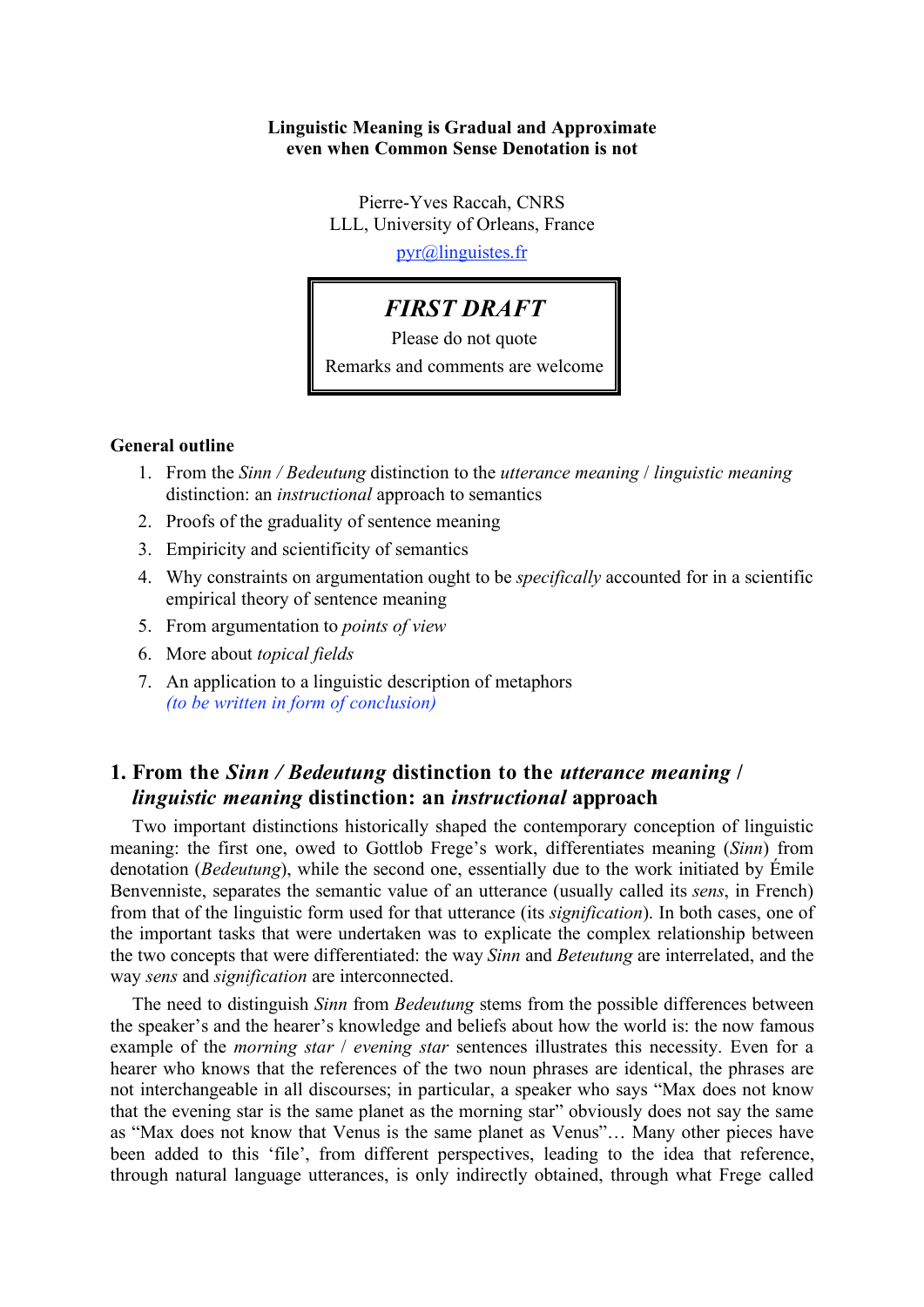"*die Art des Gegebenseins*" ("the mode of presentation of the denoted object", or « *le mode de*  donation de l'objet [dénoté]»)<sup>1</sup>. Immediately after introducing this distinction, Frege introduces an additional distinction between *Sinn*, which is public and largely shared among a speaking community, and *Vorstellung*, which is private and, as Frege puts it, essentially subjective:

Wenn die Bedeutung eines Zeichens ein sinnlich wahrnehmbarer Gegenstand ist, so ist meine Vorstellung davon ein aus Erinnerungen von Sinneseindrücken, die ich gehabt habe, und von Tätigkeiten, inneren sowohl wie äußeren, die ich ausgeübt habe, entstandenes inneres Bild (3). Dieses ist oft mit Gefühlen getränkt; […]. Nicht immer ist, auch bei demselben Menschen, dieselbe Vorstellung mit demselben Sinne verbunden. Die Vorstellung ist subjektiv: die Vorstellung des einen ist nicht die des anderen.<sup>2</sup>

In this text, Frege takes for granted that, in contrast with *Vorstellung<sup>3</sup>* , *Sinn* can be "a common property of several individuals", and excludes it from the "individual mode", without any reason other than the authority argument which concludes the preceding paragraph:

Die Vorstellung unterscheidet sich dadurch wesentlich von dem Sinne eines Zeichens, welcher gemeinsames Eigentum von vielen sein kann und also nicht Teil oder Modus der Einzelseele ist; denn man wird wohl nicht leugnen können, daß die Menschheit einen gemeinsamen Schatz von Gedanken hat, den sie von einem Geschlechte auf das andere überträgt $4$ .

Though there is no *a priori* reason to put in doubt the intuitions of such an important thinker, it seems that, oddly enough, Frege did not wonder *how* private representations, biased with all the subjectivity of the 'individual mode', could result in a perfectly objective common treasure which can be transmitted from generation to generation. I do not have, of course, the pretension to give an answer to that difficult question, dramatically hidden by strongly rooted popular beliefs… I do offer a thread, however, to avoid that question while studying linguistic semantics: if this thread is strong enough, what 'universalizes' those 'private experiences' is language itself, and there is no need to suppose that *Sinn* is objective in order to justify the study of the constraints human languages impose on it. What has to be objective is the set of those constraints; an important reason which forces to admit this objectivity is the fact that any idiot can acquire these constraints in less than 24 months, without any sort of training...

Obviously, if I remove *objectivity* from *Sinn*, I am no longer entitled to call the result "*Sinn*": fair enough, I suggest that we call the resulting concept "*utterance meaning*" (French: *sens*, Spanish: *sentido*, Italian: *senso*) 5 . Similarly, the set of constraints that any human being acquires so easily, though objective, and in spite of the fact that it can be seen as an *Art des* 

 $\frac{1}{1}$ 

<sup>&</sup>lt;sup>1</sup> Frege (1892), p. 26 ; French translation : Imbert (1971), p. 102.<br><sup>2</sup> Frege (1892), p. 29. The French translation (Imbert, 1971, p. 105) gives: « Si un signe dénote un objet perceptible au moyen des sens, ma représentation est un tableau intérieur, formé du souvenir des impressions sensibles et des actions externes ou internes auxquelles je me suis livré. Dans ce tableau, les sentiments pénètrent les représentations ; […]. Chez le même individu, la même représentation n'est pas toujours liée au même sens. Car la représentation est subjective ; celle de l'un n'est pas celle de l'autre. »

Several dictionaries concord in giving: "idea", "picture", "imagination", "representation", "presentation", "performance" for this German word, according to the context in which it is used.

<sup>&</sup>lt;sup>4</sup> Frege (1892), p. 29. The French translation (Imbert, 1971, pp. 105-106) gives: « C'est par là qu'une représentation se distingue essentiellement du sens d'un signe. Celui-ci peut être la propriété commune de plusieurs individus : il n'est donc pas partie ou mode de l'âme individuelle. Car on ne pourra pas nier que l'humanité possède un trésor commun de pensées qui se transmet d'une génération à l'autre ». <sup>5</sup>

As far as I know, the first explicit presentation of the conceptual difference between *utterance meaning* and *sentence meaning* is due to Dascal (1983).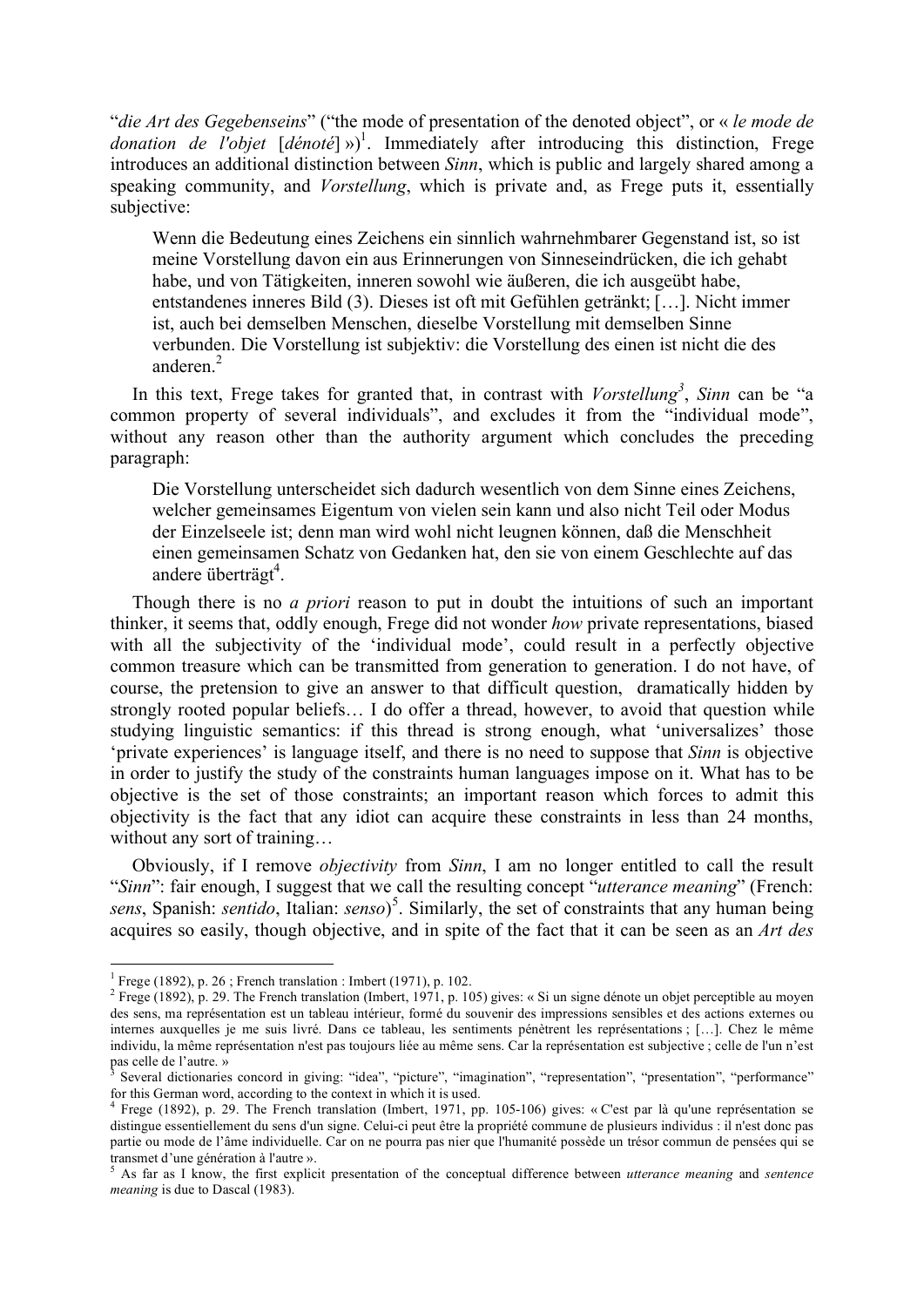*Gegebenseins* (a way of ), cannot be called "*Sinn*" either, because it lacks the, so to speak, 'picturallity' attached to the original concept: fair enough, again, I suggest that we call this set of constraints "*sentence meaning*", "*phrase meaning*", or else *"linguistic meaning*" (French: *signification*, Spanish: *significado*, Italian: *significato*).

The notion of *linguistic meaning* is thus positioned somewhere between *Sinn* and *signification*; it relies on the observation that linguistic units (simple or complex) are partly (and only partly) responsible for the way their utterances are understood. In most of the work acknowledging both distinctions, that 'responsibility' is taken to be a set of *instructions* or *constraints* that each sign of a given human language imposes on the way one has to build the understanding of the utterances which contains it (its *utterance meaning*), out of what (s)he considers to be the relevant elements of the situation.

Semantics can thus be conceived of as the discipline which empirically and scientifically studies the contribution of language units (simple or complex) to the construction of the meanings of their utterances in each situation. The contribution of the situations to the construction of utterance-meanings is studied, according to that conception, by pragmatics. We will see, in a few paragraphs, why this conception of semantics is to be preferred to the simple classical intuitive "science of meaning": this paper can be seen as an exploration of several consequences of this conception of semantics.

According to that conception of semantics, *utterance-meaning* is, clearly, the result of a construction achieved by some hearer, construction influenced by the *linguistic meaning*  (*sentence-meaning*, *phrase-meaning*) of the language units used in the utterance and by the elements of situation taken into account by the hearer. The following diagram illustrates this conception:



*Diagram 1: contributions to utterance meaning*

This pre-theoretic way of understanding the canvas of utterance-meaning construction belongs to the *instructional semantics* trend, as presented, for instance, in Harder (1990):

"the emphasis is on meaning as something the speaker tells the addressee to do. If A (the addressee) does as he is told (follows the instructions), he will work out the interpretation that is the product of an act of communication"6 .

The conceptual distinction between *utterance-meaning* and *sentence-meaning* might look, at first glance, similar to Frege's distinction between *Sinn* and *Bedeutung*, but that first glance similarity is incorrect: Frege did not have (or did not *use*) the distinction between *utterance* and *sentence*, and both his *Sinn* and his *Bedeutung* were attributed to language units though they were, in fact, aspects of utterance-meaning<sup>7</sup>. In contrast, from the instructional semantics

 $\frac{1}{6}$  $6$  Harder (1990), p. 41.

If the reader had any doubt about this last point, (s)he might wonder how reference (*Bedeutung*) can be computed for a *natural* language sentence without it being uttered in a situation. When speaking of formal languages, it may be argued that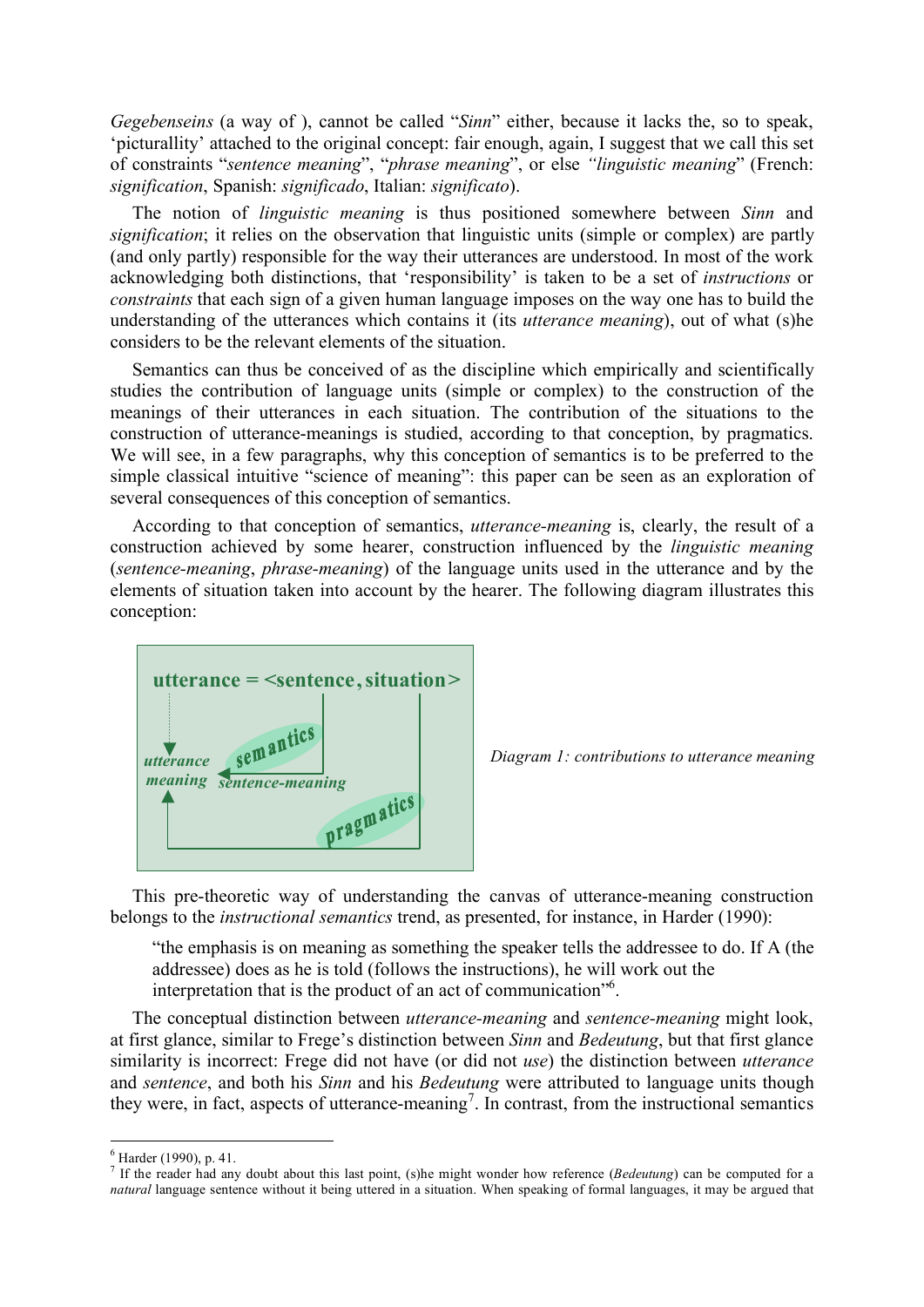point of view, utterance meaning is not attributed to language units, but is the result of an intellectual process and, as we will see shortly, in addition to be non objective, is anything but objectively observable.

# **2. Proofs of the graduality of sentence meaning**

From that *instructional* conception of linguistic meaning, it follows that, even when a word or a phrase of a human language *can* be used in utterances understood as referring to a very precise entity (say, for instance, a geometrical object), the same word or phrase is necessarily also usable in utterances understood as vaguely referring to approximate entities (for instance, the approximate shape of that geometrical object). The proof goes in two steps.

- (i) Language units do not directly refer to entities outside language, but each of their use triggers a process at the end of which, in each situation, a reference may (or may not) be found; for each language unit, there must therefore be an undetermined number of possible external entities which could be reached by this process. Now, if each possible reference of a language unit X were precise (i.e. not approximate), the use of X could be understood only in situations where it could refer to an already planned external entity: this is, obviously, not the case, and, *modus tollendo tollens*, all possible references of a language unit is approximate.
- (ii) In some special purpose uses of language, when the discourse concerns rigorously defined entities, some language units may be such that there exists, within the domain of that use of language, exactly one rigorously defined entity which may constitute the reference of that special purpose use of language (the language unit is then a *technical term*). In the cases in which this language unit may also be used in non rigorously defined situations, the appropriateness of such a 'derived' use can be measured according to the proximity of the intended reference with respect to the rigorously defined case. For instance, the noun "rectangle", when speaking of geometrical entities always refers to the same rigorously define entity. The same (?) word, "rectangle" happens to be also usable when speaking of, say, plastic pieces of a construction game; however, none of the plastic pieces, obviously, possesses the geometrical properties of what is referred to by "rectangle" in geometry: it is the proximity between the shape of the plastic piece and the geometrical rectangle that allows such a 'derived' use. Moreover, if the 'derived' use is acceptable when the shape of the plastic piece is 'close' to a geometrical rectangle, the less the shape meets the geometrical requirements, the less the use of "rectangle" to refer to it is understandable. Hence the necessary graduality of linguistic meaning.

It is interesting to note that when a natural language expression has to be taken in a strictly non approximate sense, there must be non linguistic hints for the hearer to understand that the reference will be unique and rigorously defined: what 'instructs' the hearers to point to a precise entity, when they do, is taken from the situation, not from the linguistic meaning.

The conceptual flavour of this proof might seem suspicious to several hearers/readers; moreover, it is valid under the assumption that the 'instructional' conception of meaning is adopted and the surprising nature of what is proven (call it *P*) under that assumption could be taken (in a sort of weakened *modus tollendo tollens* argument) as a reason to reject the assumption. However, it is easy to realize that, as a matter of fact, *P* is what empirically *is* the case: independently from the 'instructional' approach on which the conceptual proof rests, the example of the word "rectangle", as we have seen, proves that at least one language unit which has a precise reference in rigorously defined situations, has an approximate reference in

all situations are considered equivalent: in that case, reference in one situation is the same in all situations, and it makes sense to speak of reference for the sentence itself. But this argument only works for formal languages and not for natural languages.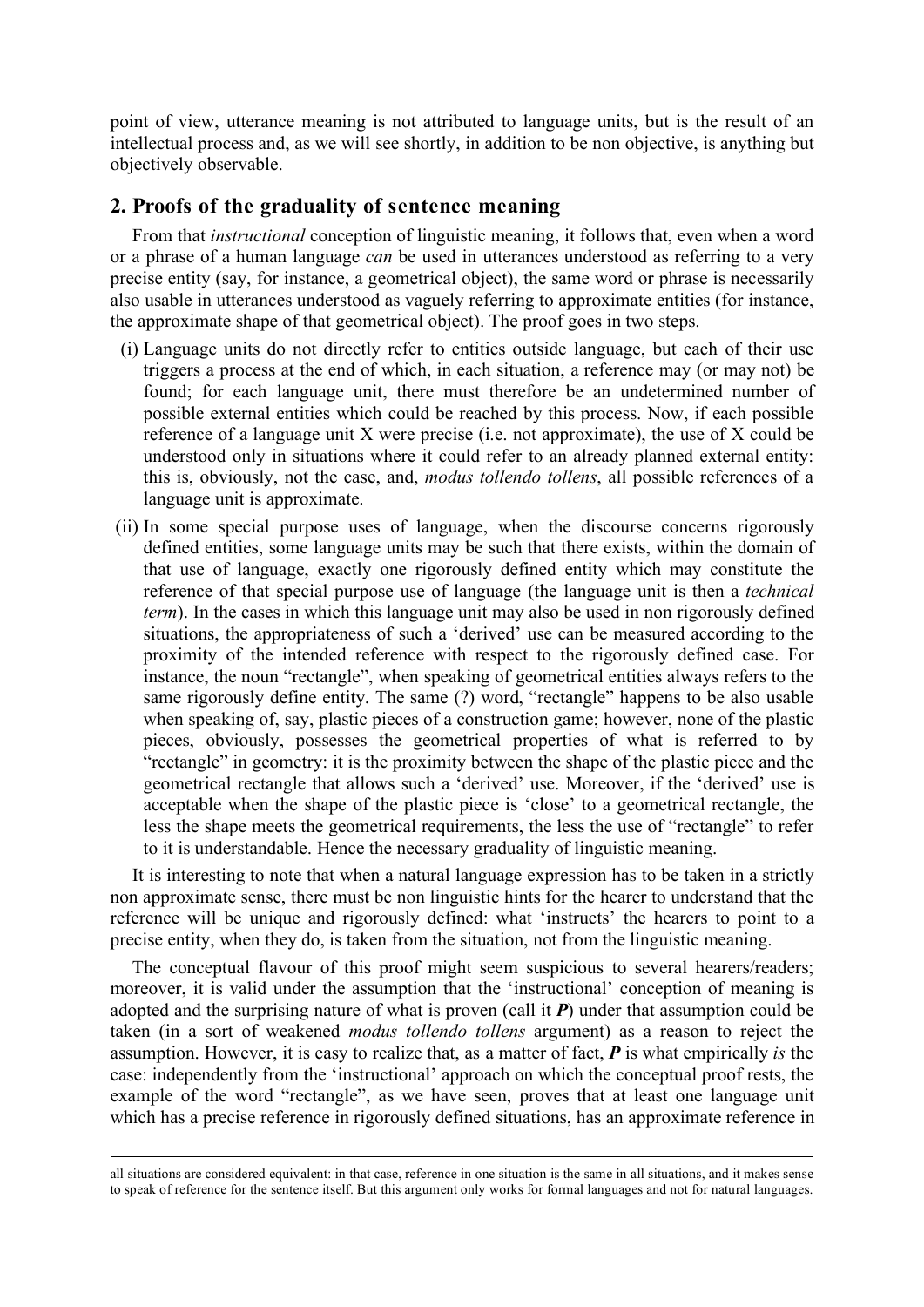non rigorously defined situations and that, moreover, the process which allows to reach that reference is gradual. It is easy (and clearly un necessary…) to test all of the English words that may refer, in some situations, to rigorously defined entities, and check that outside these situations, the reference of these English words is approximate and the process to reach it gradual.

The 'suspicious' proof turns out, thus, to be welcome, and the 'instructional' conception of meaning resists this rejection attempt, which reinforces its credibility.

# **3. Empiricity and scientificity of semantics**

This whole story would be a simple curiosity without an empirical scientific framework which accounted for this particularity, in addition to the other semantic facts that can be observed. In the sequel, I will sketch such a framework, taking inspiration from recent (and less recent) publications on the *Semantics of Viewpoints*.

#### *3.1.* **What are the observable phenomena of natural language semantics?**

In Raccah (2005), I showed that an essential scientificity requirement, valid for any kind of science, is that it should provide descriptions of a class of phenomena, in such a way that the descriptions of some of those phenomena provided *de dicto* explanations for the descriptions of other ones. I also pointed out that fulfilling empiricity requirements could not lead to believe that science describes the phenomena 'the way they are', since one cannot seriously believe that there is a possibility, for any human being, to *know* the way things are. Though scientific observers cannot prevail themselves of *knowing* how the world *is*, they have access to the world through their interpretation of the states of their sensorial apparatus. We also saw that that interpretation often relies on previously admitted scientific – or non scientific theories.

If we want to apply these requirements to semantic theories, we have to find observable semantic facts, which can be accessed to through our senses. It seems that we are faced with a big difficulty, which might force us to admit that there cannot be such a thing as an empirical semantic theory: semantic facts are not accessible to our sensorial apparatus. Even if we take into account the distinction between *utterance-meaning* and *sentence-meaning*, none of them is directly accessible to our senses. We are thus in a situation in which the very object about which we want to construct an empirical science prevents its study from being an empirical study…

However, if we admit that physics is a good example of empirical sciences, we should realise that we are not in such a dramatic situation. For what the physicist can observe through her/his senses, say, the actual movements of the pendulum (s)he just built, is not what her/his theory is about (in that case, the virtual movements of *any* – existing or non existing – pendulum) the object of physical theories is not more directly accessible to the observers' sensorial apparatus than the object of semantic theories. Physicists use different tricks in order to overcome that difficulty, one of which is the use of *indirect observation*: some directly observable<sup>8</sup> objects or events are considered to be traces of non directly observable ones, which, in some cases, are seen as one of their causes, and, in other cases, as one of their effects.

 $\frac{1}{8}$  Though I have shown (*ibid*.) that nothing can be *directly observable* by a human being (since anything requires the interpretation of the state of our sensorial apparatus), I will use that expression to refer to objects or events whose access is granted by the interpretation of the effect they directly produce on our sensorial apparatus. This terminological sloppiness is introduced for the sake of legibility…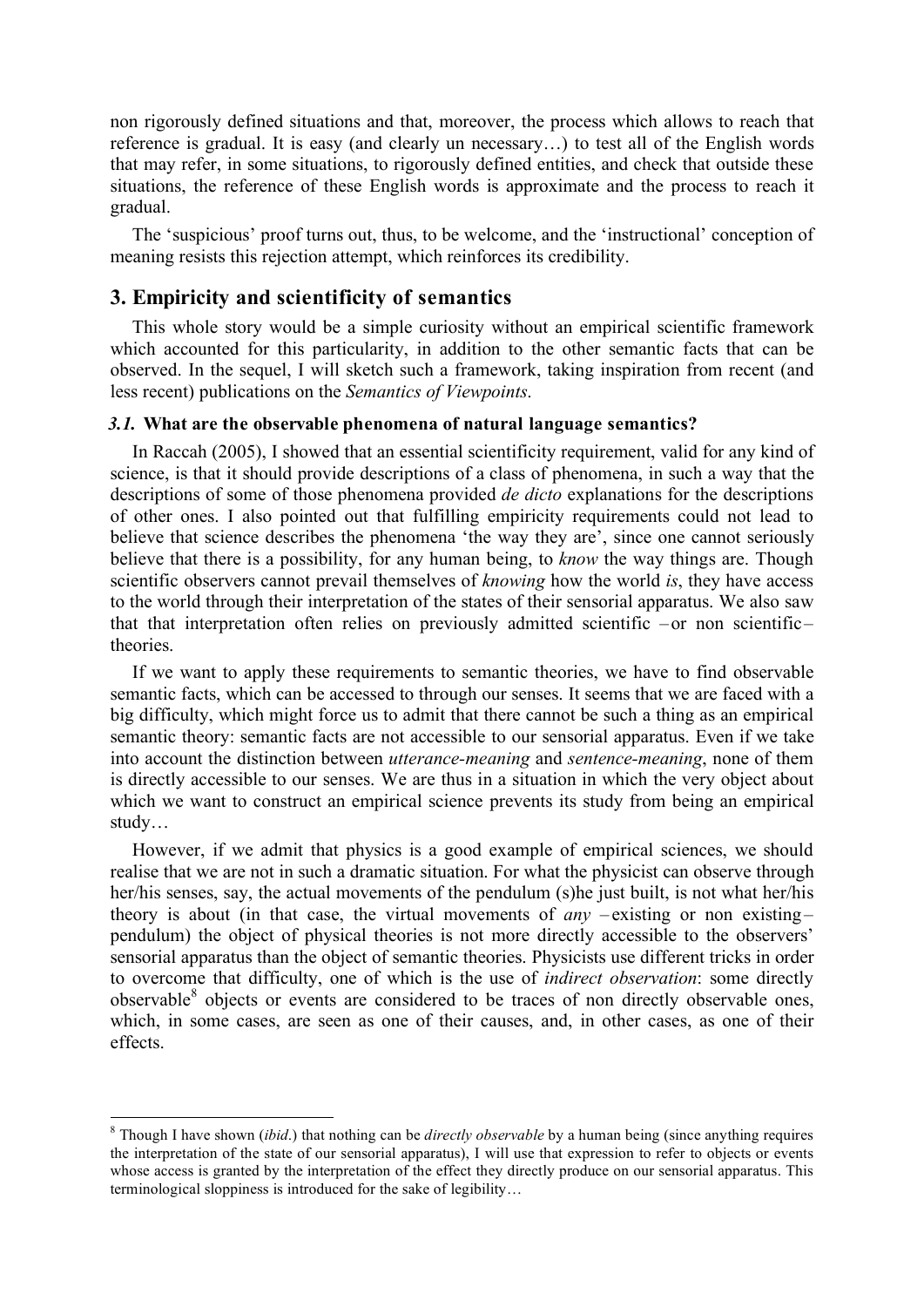If we are willing to keep considering physics as an empirical science, we are bound to consider that that *indirect observation* strategy is not misleading; we only have to see how it could be applied to the study of meaning. In order to illustrate how this could be done, I will examine an example and will abstract from it.

Suppose an extra-terrestrial intelligence, ETI, wanted to study the semantics of English and, for that purpose, decided to observe speech situations. Suppose ETI hides in a room where several – supposedly English speaking– human beings are gathered, a classroom, for instance. Suppose now that ETI perceives that John pronounces "It is cold in here". If all of ETI's observations are of that kind, there is no chance that it can formulate grounded hypotheses about the meaning of the sequence it heard. For what can be perceived of John's utterance is only a series of vibrations, which, in themselves, do not give cues of any kind as to what it can mean (except for those who understand English and interpret the utterance using their private know-how). If ETI wants to do its job correctly, it will have to use, in addition, observations of another kind. Intentional states are ruled out since they are not directly accessible to the observers' sensorial apparatus. It follows that we will have to reject any statement of the kind: "the speaker meant so and so", or "normally when someone says XYZ, he or she wants to convey this or that idea" or even "I, observer, interpret XYZ in such and such a way and therefore, *that* is the meaning of XYZ". ETI will have to observe the audience's behaviour and see whether, in that behaviour, it can find a plausible *effect* of John's utterance: it will have to use indirect observation. The fact that it may be the case that no observable reaction followed John's utterance does not constitute an objection to the indirect observation method: it would simply mean that ETI would have to plan other experiments. After all, even in physics, many experiments do not inform the theorists until they find the experimental constraints that work.

Before we go further, it is useful to emphasise that we have just seen that the different 'popular learned conceptions'<sup>9</sup> of semantics are wrong. Indeed, the observable phenomena of semantics (i) cannot be directly meanings, since these are not accessible to our sensorial apparatus; (ii) they are not just utterances, since that would not be enough to describe meaning phenomena; (iii) they are not pairs consisting of utterances and 'intended meanings', since such intentional things are not accessible to empirical observation. In our extraterrestrial example, we suggested that they are pairs consisting of utterances and behaviours.

In the rest of this paper, I will take that suggestion as seriously as possible: in this section, I examine how to constrain the relationship between utterances and behaviours, and sketch some of the consequences of this choice. In particular, I show why (and in what sense) linguistic meaning is gradual. In the following sections, I present elements of a theoretical framework based on the conception of meaning that follows from that discussion.

# *3.2.* **Three pre-theoretical hypotheses which characterise contemporary occidental rationality.**

#### *The causal attribution hypothesis*

Suppose that, in our example, ETI notices that, after John's utterance, the following three actions take place: (i) Peter scratches his head, (ii) Paul closes the window and (iii) Mary writes something on a piece of paper. We all know (actually, we think we know, but we only believe…) that the correct answer to the question "what action was caused by John's utterance?" is "Paul's". However, ETI has no grounds to *know* it and, in addition, it may be

<sup>-&</sup>lt;br>9 <sup>9</sup> That is, the conception an educated person could have about semantics without having learnt and reflected about it previously… This is, it must be admitted, the conception held by many people who speak or write about language!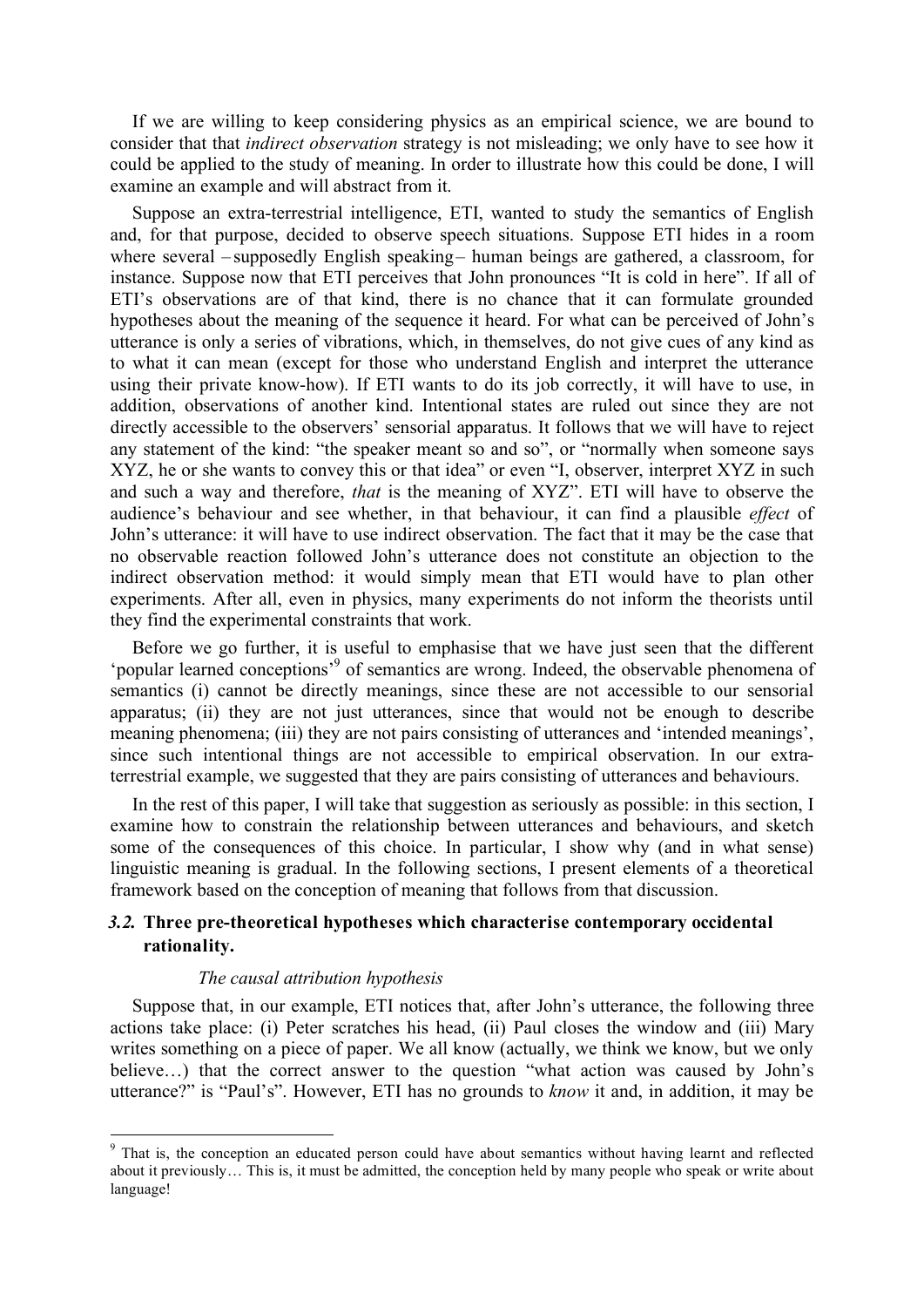the case that Paul closed the window not because of John's utterance (which he may even not have heard), but because *he* was cold, or because there was too much noise outside to hear what John was saying… Obviously, the most plausible hypothesis, in normal situations, is the one according to which Paul's action was caused by John's utterance; but the fact that it is plausible does not make it cease to be a hypothesis…

Thus, before ETI can continue its study, it must admit the following general hypothesis

# $H<sub>0</sub>$  Utterances may cause behaviours

Moreover, in each experimental situation  $s$ , ETI must make specific hypotheses  $h<sub>S</sub>$  which particularise  $H_0$  in the situation *s*, and relate particular actions with the utterance under study.

It is important to remind that  $H_0$  and the different hs are not facts about the world but hypotheses: they do not characterise the way things are but rather the way things are conceived of in our rationality.

# *The* non materiality *hypothesis*

Let us suppose that ETI shares with us the aspects of our contemporary occidental rationality expressed by  $H_0$ . This would not prevent it from believing that the way John's utterance caused Paul's action is that the vibrations emitted by John during his utterance physically caused Paul to get up and close the window. Though it hurts our contemporary occidental rationality, this idea is not absurd: the fact that we simply cannot take it seriously does not *make* it false<sup>10</sup>. Moreover, utterances do have observable physical effects: a loud voice can hurt the hearers' ears, specific frequencies can break crystal, etc. What our rationality cannot accept is the idea that the linguistic effects of the utterances could be reduced to material causality. In order to rule out this idea, we need another hypothesis, which is also characteristic of our rationality rather than of the state of the world:

# $H_1$  The linguistic effects of an utterance are not due to material causes

As a consequence of  $H<sub>1</sub>$ , if we cannot believe that the observable actions caused by an utterance are due to its materiality, we are bound to admit that they are due to its form. In our rationality, the causal attribution requested by  $H_0$  is constrained to be a formal causality.

# *The non immediateness hypothesis*

If we use the term *sentence* to refer to a category of form of utterances, we start to be in the position to fill the gap between what we can observe (utterances and behaviours) and what we want semantics to talk about (sentences and meanings). However, there is yet another option that our rationality compels us to rule out: ETI could accept  $H_1$  and believe that though the causality that links John's utterance to Paul's action is not material, it directly determined Paul's action. That is, one could believe that John's utterance directly caused Paul to close the window, without leaving him room for a choice. This sort of belief corresponds to what we can call a 'magic thinking'; indeed, in Ali Baba's tail, for instance, there would be no magic if the "sesame" formula were recognised by a captor which would send an "open" instruction to a mechanism conceived in such a way that it could open the cave. The magical effect is due to the directedness of the effect of the formula. It is interesting to note that this feature of our rationality, which compels us to reject direct causality of forms, is rather recent and not completely 'installed' in our cognitive systems: there are many traces in human behaviour and in human languages of the 'magic thinking'. From some uses of expressions like "Please" or "Excuse me" to greetings such as "Happy new year!", an impressing series of linguistic expressions and social behaviours suggests that, though a part of our mind has abandoned the

<sup>&</sup>lt;sup>10</sup> Some Buddhist sects seek the "language of nature" in which the words emit the exact vibrations which correspond to the objects they refer to…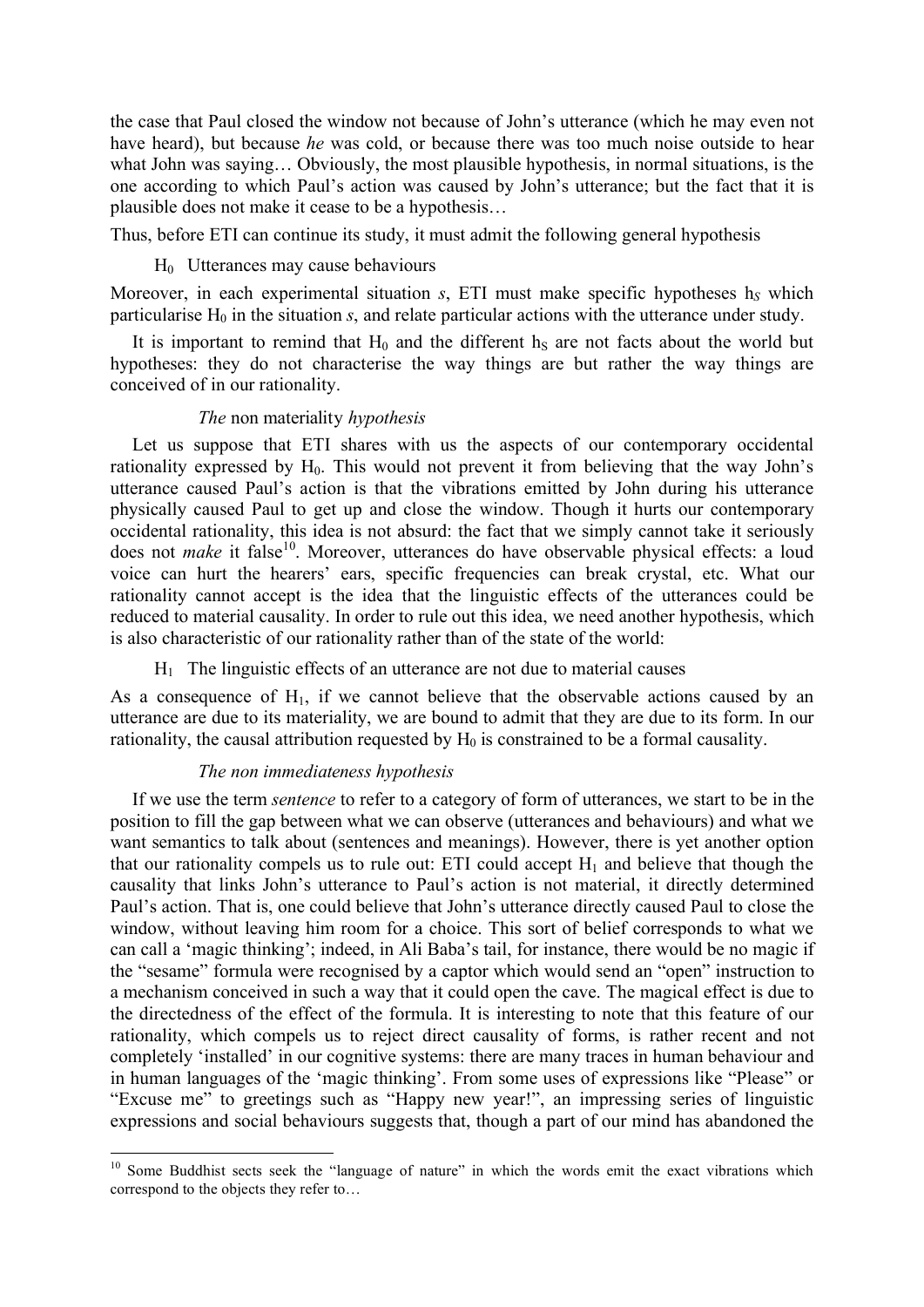'magic thinking', another part still lives with it. Think, for instance, about the effects of insults on normal contemporary human beings…

However, for scientific purposes, we definitely abandoned the 'magic thinking' and, again, since it is a characteristic of our rationality and not a matter of knowledge about the world, no observation can prove that it has to be abandoned: we need another hypothesis, which could be stated as follows:

 $H<sub>2</sub>$  The directly observable effects of utterances are not directly caused by them

The acceptance of that "anti-magic" hypothesis has at least two types of consequences on the conception one can have of human being.

The first type of consequences pertains to ethics: if utterances do not directly cause observable effects on human actions, no human being can justify a reprehensible action arguing that they have been told or even ordered to accomplish them. If a war criminal tries to do so, he or she will give the justified impression that he or she is not behaving like a human being, but rather like a kind of animal or robot. As human beings, we are supposed to be responsible for our actions; which does not mean that we are free, since a reprehensible decision could be the only way of serving vital interests. Though this type of consequences of H2 are serious and important, they do not directly belong to the subject matter of this paper and we will have to end the discussion here. However, we think they were worth mentioning…

The second type of consequences of  $H<sub>2</sub>$  concern the relationship between semantics and cognitive science. Indeed,  $H_2$ , combined with  $H_0$  and  $H_1$ , can be seen as a way of setting the foundations of a science of human cognition and of picturing its relationship with related disciplines. If we admit, in agreement with  $H_0$ ,  $H_1$  and  $H_2$ , that an utterance indirectly and non materially causes an action, we are bound to accept the existence of a non physical causal chain linking the utterance to the action, part of that chain being inaccessible to our sensorial apparatus. The object of semantics is the first link of the chain; the first internal state can be seen as the *utterance meaning*. The action is determined by a causal lattice in which the utterance meaning is a part, and which includes many other elements and links; none of these elements or links are directly observable, though indirect observation can suggest more or less plausible hypotheses about them. Different theoretical frameworks in cognitive science construe that causal lattice in different ways; they also use the variations of different observable parameters in order to form these hypotheses. In our example, the only two directly observable parameters were utterances and actions, for the part of the lattice that we are interested in is the chain that links utterances to actions. However, other kinds of cognitive science experiments could be interested in studying the variations of other directly observable parameters, such as electrical excitation, visual input, outside temperature, etc. for the beginning of the chain and movement characteristics, body temperature, attention, etc. for the end of the chain<sup>11</sup>.

The fact that cognitive science and semantics may share experimental devices is not sufficient to suggest that there can be a "cognitive semantics": the object of semantics (the link between utterances and utterance meanings) does not belong to the causal lattice which constitutes the object of cognitive science.

<sup>&</sup>lt;sup>11</sup> I obviously didn't choose realistic nor very interesting parameters... but my purpose is only illustrative.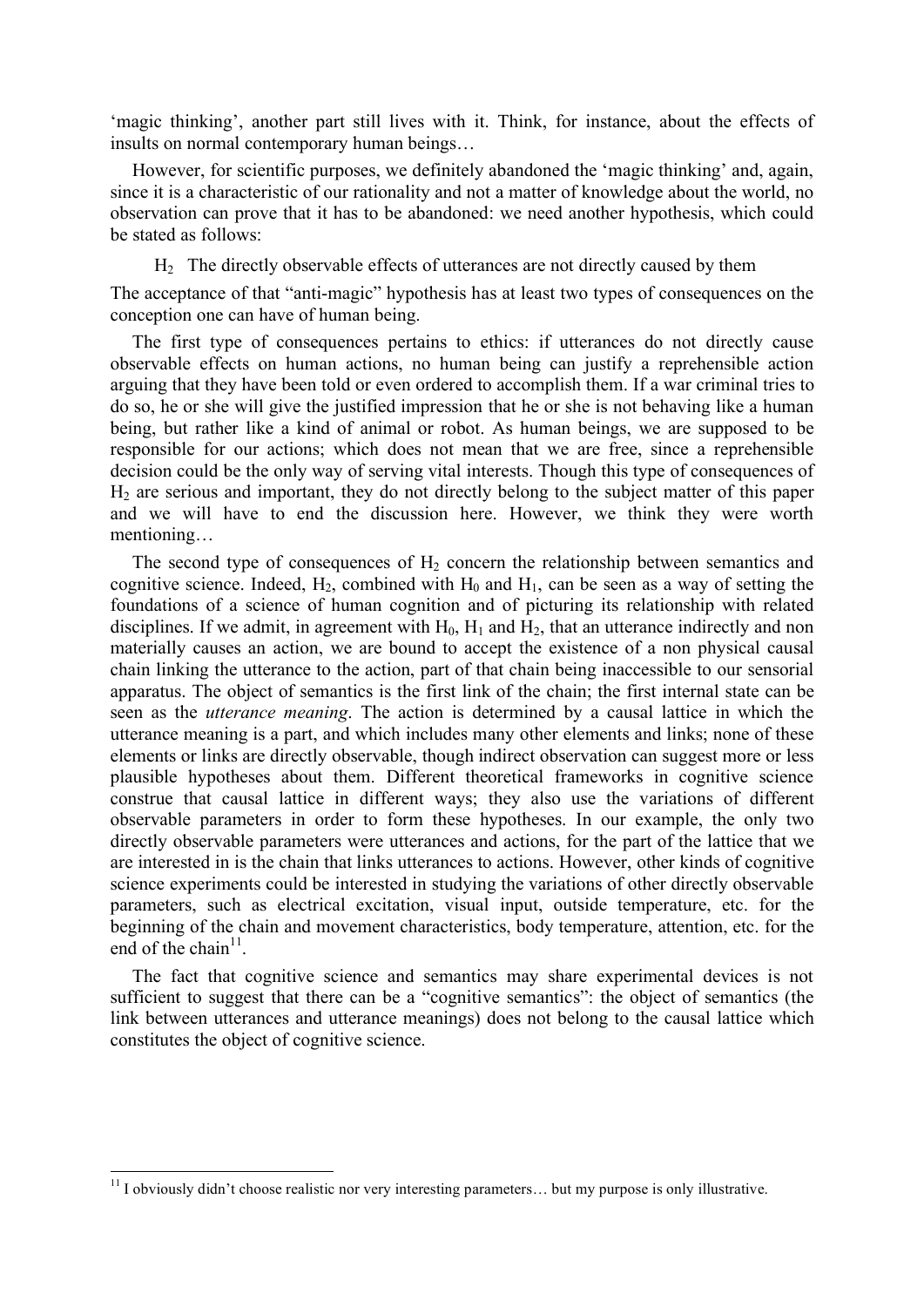# **4. Why constraints on argumentation ought to be** *specifically* **accounted for in a scientific empirical theory of sentence meaning**

We now have elements to answer the question: under what conditions the semantics of human languages could be an empirical science? We have seen that, in order to describe its object of study, sentence meaning, it is necessary to observe accessible traces of utterance meanings, and abstract from these observations: the sentence meaning descriptions have to account for what is invariant in the utterance meanings across the different situations. More precisely, if all the utterances of a sentence S share some property P whose accessible traces can be observed in the reactions of the audience in the different utterance situations, the semantic description of S must include a property P', which is responsible for the property P in all the situations. Without that constraint, there is no guarantee that the semantic description of S is (i) based on empirical observation and (ii) valid for S itself and not only for some utterances of S.

#### *4.1.* **Why constraints on argumentation** *ought* **to be accounted for**

Keeping that in mind, semantics cannot limit itself do describing the informational aspects of meaning: several non-informational properties of utterances do not depend on situations and if they were not described within a semantic theory, they would be simply forgotten… One of these properties concerns argumentation. It is not difficult to observe that, though not all utterances are argumentations, any sentence, whatsoever, can be uttered in a situation in which that utterance *is* an argumentation. Thus, for instance, though it is true that if someone utters "It is 8 o'clock" as an answer to the question "What time is it", he/she is normally not making an argumentation; however, the very same sentence "It is 8 o'clock" can be uttered in a situation in which the speaker is trying to have the addressee hurry up… Obviously, sentences cannot determine the argumentative orientations of their possible utterances (be it only because some of those utterances do not have argumentative orientation while other ones do…). Nevertheless, they must impose constraints on *argumentativity* since, otherwise, any sentence could be use for any argumentative purpose: and this is not the case. For instance, "It is only 8 o'clock" cannot serve the argumentative orientation *it is late*.

The fact that absolutely all sentences can be used in an argumentative utterance requires that an empirical semantic framework for human languages be able to account for the constraints sentences impose on argumentation. In the following sections, we will show that these constraints cannot be derived from truth-conditions or other 'informational' frameworks; we will then introduce the Theory of Argumentation within Language and present its aims and functioning. We will finally go back to the relationship between semantics and cognition and discuss the interest of that approach for cognitive research.

#### *4.2.* **Why specifically**

The leading trend in linguistic semantics identifies meaning with information. From Montague to Chomsky, from Situation Semantics to Discourse Representation "theory", the models change but not the fundamental assumptions. According to those assumptions, the meaning of a natural language sentence is a state of the world. This point of view specifies the notion of *information* which is equated with meaning: it is not the Shanonian concept of *noise reduction* –since this concept could not be identified with the notion of *state of the world*–, but rather the logical-conceptual notion of *truth-conditions*, which we have seen above, in connection with the conceptual organisation of scientific knowledge. The different models in that classical trend mainly differ in their conception of how the meanings of parts of discourse assemble to form the sentence's truth conditions (or, equivalently, the information conveyed by the sentence).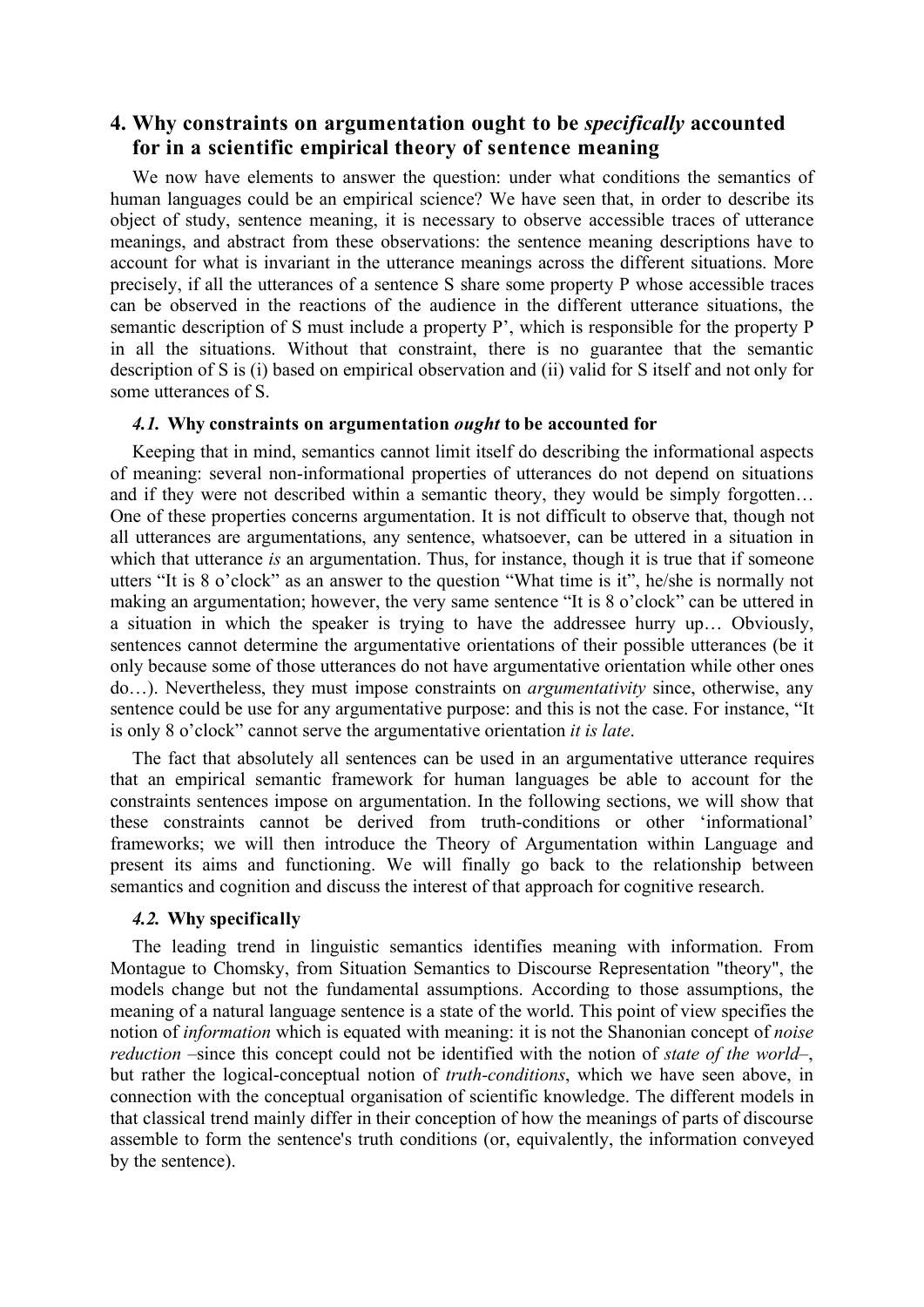I will now very briefly show that natural languages differ from logical reconstruction systems in (at least) three *essential* points<sup>12</sup>.

a) The role of the utterer

Natural language utterances have a single, individual utterer who takes the responsibility for them, while logical languages utterances have a universally quantified utterer. Understanding a natural language utterance involves a characterization of its utterer. Utterances of the Italian sentence:

il cane è ancora sul tappeto

can be understood only by someone who understands the relationship between the utterer and the dog (it is *still* vs. *another time* on the carpet)

b) The concept of truth

(1) the concept of truth, which is *central* in logical reconstruction languages is only *useful* in natural languages;

*Example*

The meaning of

The dog is on the carpet

is certainly different from the meaning of

The carpet is under the dog

however, the two sentences have exactly the same truth conditions.

Moreover,

(2) when the concept of truth is used, it is not the same concept as the one central to logical languages.

Indeed, the concept of *truth* in logical languages is opposed to that of *falsity*, while, in natural languages, it is opposed to that of *lie*.

It is easy to find *falsities* that are not *lies*, as well as *lies* that are not *falsities*.

*Example*

- "I live in Bologna", said at a conference in Sydney to a Japanese participant by someone who lives in Casalecchio (a small town which touches Bologna), would be *false* (since Casalecchio is different from Bologna and is not included in it), but would not be a *lie* (it would probably be the best way to have the hearer understand where the speaker lives).
- "No, I don't have cigarettes" said by someone who only has cigarillos to a beggar who asked for a cigarette, would be *true* (since a cigarillo is not a cigarette), but would certainly be a kind of *lie* (since one can expect the beggar to be at least equally pleased with a cigarillo...).
- c) Variability vs. stability of meaning across occurrences

It is essential for logical reconstruction languages that each term of the language be associated with one and only one meaning<sup>13</sup>. This is, among other, to insure that, whenever the same term occurs several time in the same utterance, it refers to the same concept. In natural languages, the 'rule' is exactly the opposite: whenever the same word occurs several times in the same utterance, it *must* be assigned *different* meanings.

*Example* (inspired from Oswald Ducrot's seminar)

<sup>&</sup>lt;sup>12</sup> These points of difference are, actually, connected and the distinction I make is only for exposition purpose.<br><sup>13</sup> This is also true for the meaning of variables: their *value assignation* does vary according to the occurrence, but not the way in which that assignation is computed.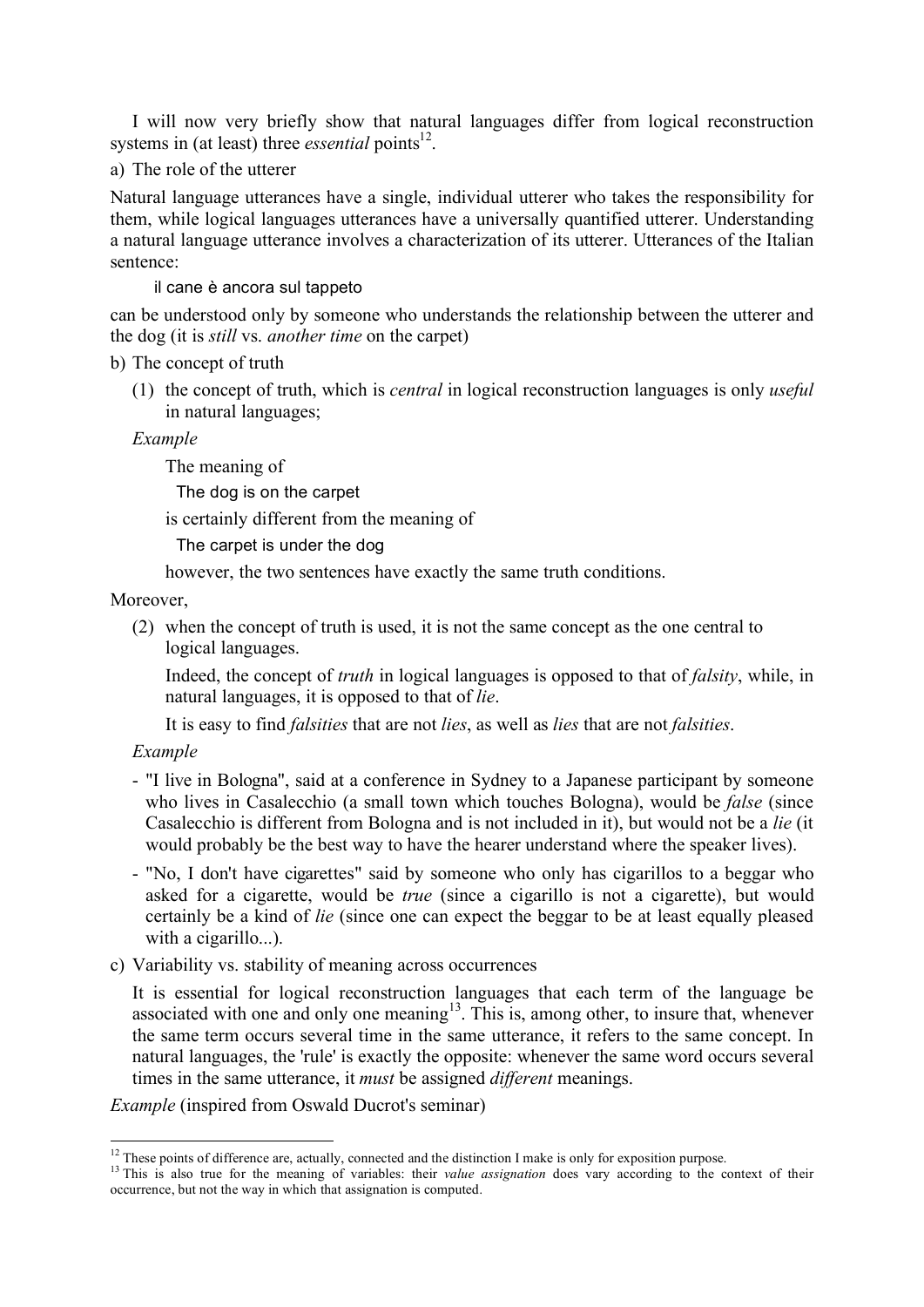In Racine's *Andromaque*, Pyrrhus protects Andromaque's child against the Greeks because he wants her to marry him. The Greeks badly threaten Pyrrhus and Andromaque doesn't seem to accept Pyrrhus' proposition. At that point, Pyrrhus says to Andromaque:

Je meurs si je vous perds, mais je meurs si j'attends<sup>14</sup>

In that utterance, the two occurrences of *I die* cannot be interpreted with the same meaning, because of the presence of *but* (which imposes both an opposition between some consequences of the two 'types of death' and a sort of ranking of those two deaths...). Such a construction is impossible in formal languages (no connectives or operators allow such a differentiation in the interpretation) and would be ridiculous in a 'semi-formal' technical sub-language. Consider, for instance, the following sentence:

\* The positive square root of X is even if X is multiple of 4, but the positive square root of  $X$  is even if  $X$  is even.

#### *4.3.* **Language and topical organization of its argumentative structure**

From the 'logicist' point of view, since *meaning* is *information* (more specifically, truthconditions), all the effects of an utterance must be derived from the information it conveys and the situation of the utterance. Thus, if two utterances convey the same information in the same situation, the logicist position predicts that all the semantic effects of those two utterances would be identical; in particular, they should –necessarily– have the same argumentative orientation. This prediction is contrary to the observable data. Among the extremely numerous examples, let us consider the following pair of sentences:

John is clever, but he is clumsy

John is clumsy, but he is clever

uttered by two members of the same hiring commission, while considering John Smith's application.

The argumentative orientations of the two utterances are clearly opposed, while in this single situation, the information they convey is the same (in the sense of truth-conditional, objective information) $15$ .

A careful examination shows that examples of this kind, far from being exceptions, are central in natural languages, and not only when connectives are used<sup>16</sup>. If we consider these facts as relevant for language description, we have to provide, within the semantic description, an independent treatment of argumentation.

Once we have reached this point, three positions can be argued (the fourth one –the *logicist*  position–, has already been eliminated):

a) the *minimalist* position:

According to this position, not all utterances have argumentational effects and, thus, the necessity of directly accounting for argumentational phenomena within semantics only concerns a few number of words and constructions of natural languages. The informational effects are central, while the argumentational ones are peripheral.

b) the *centralist* position

According to this position, all words and constructions of all natural languages need an argumentational description, even when they occur in utterances that are not explicitly

<sup>&</sup>lt;sup>14</sup> "I die if I loose you, but I die if I wait".<br><sup>15</sup> As an evidence for that, note that none of the two commission members would hold that the other is mistaken about the state of the word, or lied, or simply uttered a false statement.

<sup>&</sup>lt;sup>16</sup> A host of examples such as "John is intelligent" vs "John is cunning" can be found to illustrate this point.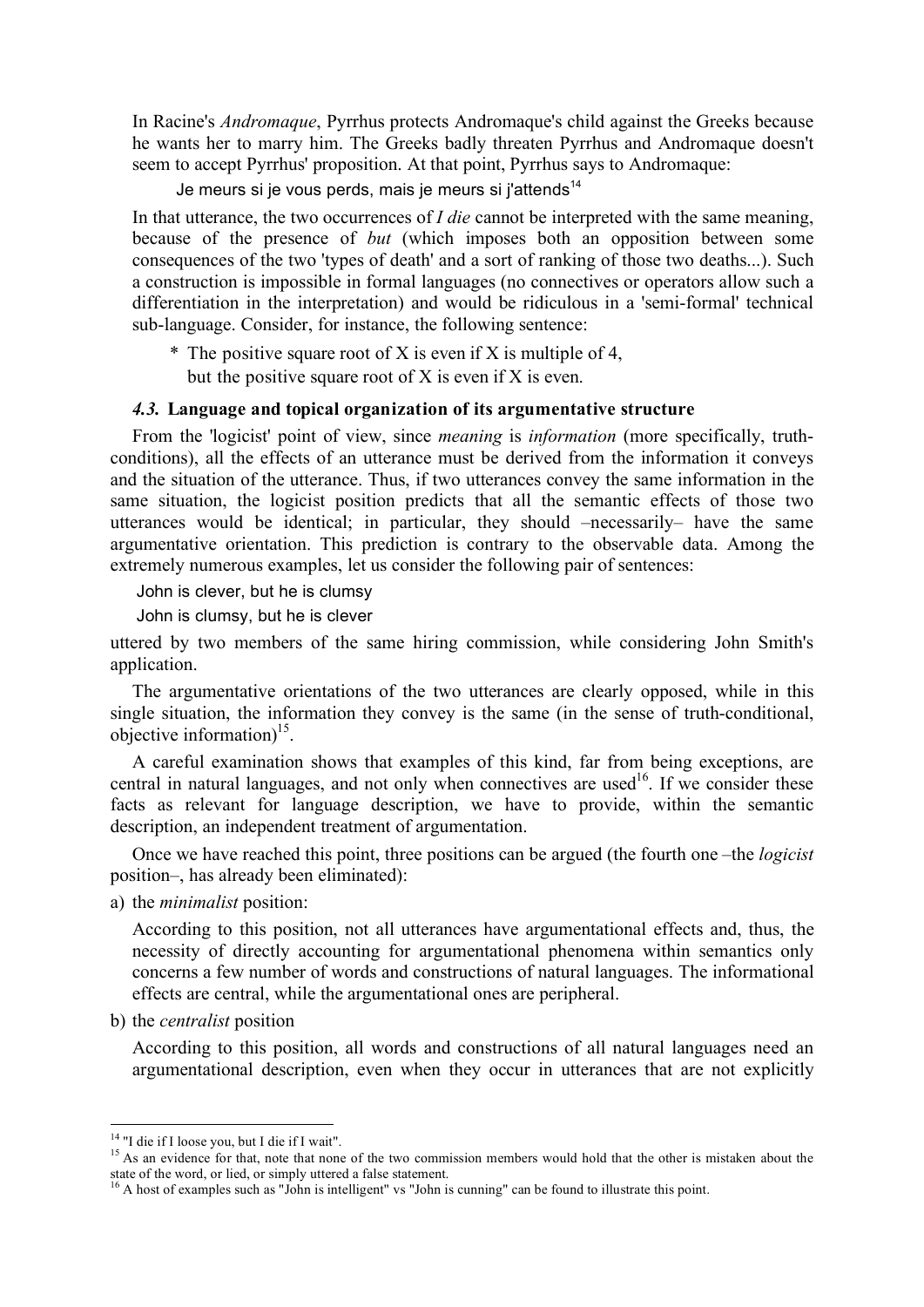used in an argumentation. An informational description may also be needed, but it is never enough to exhaust the semantic description.

c) the *maximalist* position

According to this position, the necessity of directly accounting for informational phenomena within semantics only concerns a few number of words and constructions of natural languages. The argumentational effects are central, while the informational ones are peripheral.

As we have seen, position a) is unacceptable. It would be too optimistic to seek a general proof of the accurateness of position b) or position c); however, for each alleged counterexample provided by the tenants of the *minimalist* position, there has been –up to now– a way of proving either that it was not a natural utterance or that it needed an argumentational description. On the other hand, there are still examples that the tenants of the *maximalist* position consider as relevant facts though the description of their informational aspects cannot –for the time being– be derived from that of their agumentational aspects $^{17}$ .

In order to describe the argumentative inferences involved in the semantics of natural languages, one must have made a decision concerning the following problem.

Consider the following argumentations:

- a) The weather was cold last night: the plants must be in a bad shape
- b) There has been frost last night: the plants must be dead
- c) The weather was mild last night: the plants must be in a good shape

One can either take the standpoint that each of these utterances rely on a different argumentative warrant:

- a. When the weather is cold the plants generally suffer
- b. When the weather is chilling, the plants generally die
- c. When the weather is mild, the plants generally go well

or else consider that all of these argumentations rely on one and the same rule relating the weather to the health of the plants.

From the latter point of view, which is the one I adopt, since this rule is to be applied to all of the possible argumentations differing from one another only by the intensity, it must be gradual. In the case under study, it would be of the form:

*The better the weather, the better the health of the plants*

# or *The worse the weather, the worse the health of the plants*

Gradual rules of this kind are categories of warrants; they are called *topoi* (singular: *topos*) and have been studied within the framework of the theory of Argumentation within Language. The description of natural language operators and connectives is extremely facilitated by the use of *topoi*<sup>18</sup>.

It turned out that the description of lexicon also needed topoi<sup>19</sup>. If, for instance, we want to describe the meaning of the word *rich* only using an informational (truth-conditional) description, we cannot account for the odd effect of

<sup>&</sup>lt;sup>17</sup> Consider, for instance, the opposition between "John has finished" and "John has almost finished". The informational difference between utterances of those two sentences cannot be accounted for in terms of argumentative orientation, since it remains even in thu cases in which they have the same orientation.<br><sup>18</sup> See, for instance, Raccah (1987) for a description of *but*; or Bruxelles and Raccah (1987) for a description of the French

*si...alors* (*if...then*). <sup>19</sup> See Raccah (1987) or Bruxelles *et al.* (1995) for a more detailed discussion.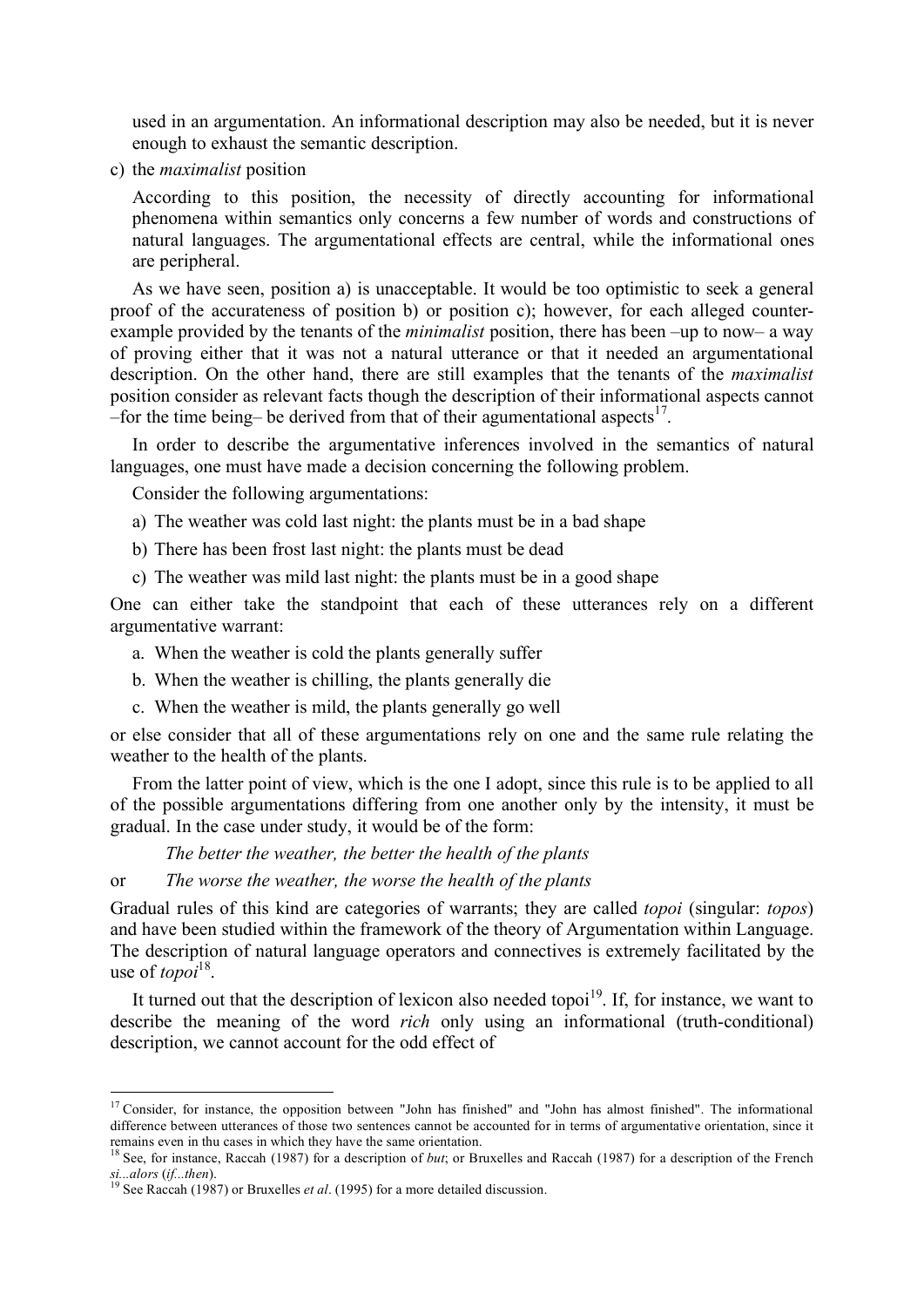# This baby is rich

Again, one can think that the oddness of the utterances of that sentence is only a marginal phenomenon. In that case, one should not bother trying to describe the word "rich" in such a way that this oddness could be predicted. But if one considers, as I do, phenomena of this kind as central for natural languages, it becomes necessary to deal with that question.

Using the topoi, the oddness of the utterances of the sentence above can be predicted. The descriptive apparatus needs to assign *lexical topical fields* to words<sup>20</sup>. In particular, the word *rich* is assigned the topical field

<POSSESSION, *power>*

That is, the word *rich* triggers an instruction such as: <*see possession as a source of power!>*21.

# **5. From argumentation to** *points of view*

Since the argumentative orientation of an utterance is part of its utterance meaning, we may understand that that an *argumentative orientation* is a *point of view* defended by the utterance.

At this point, it is useful to distinguish between

1. Points of view that result from the interpretation of an utterance and

2. Points of view that must be met in order to understand an utterance.

The first kind of point of view are attributed to the speaker and may be questioned by the hearer, while points of view of the second kind are presented as shared by the speaker and the hearer (for that reason, they are sometimes called "argumentative presupposition"); they reveal the ideology within which the speaker rests.

A well known example illustrates the distinction. Consider an utterance of the sentence

(1) John is a republican but he is honest

- in a situation in which speaker and hearer wonder whether they can trust John for some particular matter. An utterance of (1) clearly defends a positive point of view about trusting John, though, in order to understand it, one *must* admit –at least for a second– that republicans should not be trusted in general. This effect is due to the specific constraint on interpretation imposed by "but", according to which the two members of the utterance must defend opposite points of view; given that "honest" indicates, in any situation, a positive point of view regarding trust, it is not possible to understand utterances of (1) without building a negative point of view as to whether republicans should be trusted. In order to better understand the strength of the semantic constraint imposed by "but", it is useful to examine an example where normal hearers have real cognitive difficulties adopting points of view which fulfil the constraints imposed by "but".<sup>22</sup> Consider an utterance of the sentence
	- (2) It is raining but I have to finish my work

in a situation in which it is an answer to an offer to go out for a walk. The first impression given by utterances of (2), in situations of the kind envisaged, is that the speaker made a

<sup>&</sup>lt;sup>20</sup> See next session for more details on topoi and topical fields.<br><sup>21</sup> Note that these instructions are language dependent (and even community dependent –cf. the difference between the English *rich* and the Spanish *rico*–).<br><sup>22</sup> We are not trying to suggest that republicans are objectively generally dishonest: the example would work the same with

democrats or ecologists… What *is* suggested is that it is *cognitively* easy to imagine that the speaker supposes that the hearer shares that point of view with him/her.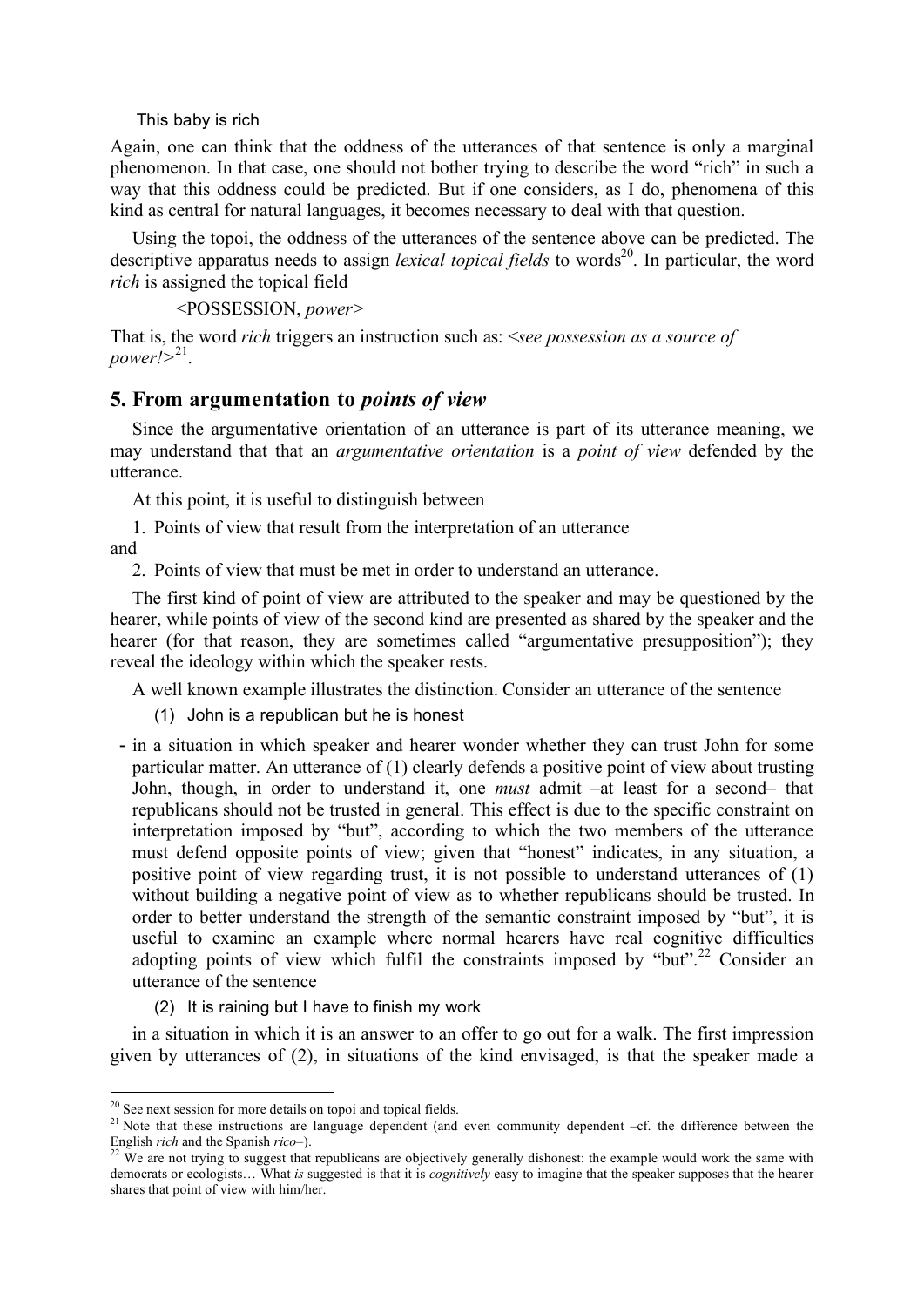mistake or that there is something wrong somewhere. If an observer is urged to understand the utterance *as it is*, she/he might eventually imagine that both the speaker and the hearer are members of some 'rain lovers' club, and there will be no interpretation problem… The cognitive effort is heavy<sup>23</sup>, but such a far-fetched hypothesis is the only way to build an interpretation for the utterance; this shows the strength of the semantic constraint imposed by "but".

#### *5.1.* **Describing argumentative constraints**

We have seen that semantics *must* describe the constraints that linguistic units impose on points of view, and we saw that it *must* distinguish between *constraints suggested* and *constraint imposed* (or *presupposed<sup>24</sup>*). It is now time to show that this *can* be done…

We will first examine some properties of a few special cases which will be used for the description of the general case. After showing how these properties can be extended to the general case, we will sketch the basic elements of the technical apparatus, leaving the details for technical reports.

#### 5.1.1. *Special cases*

#### **Articulators**

Some of the constraints on points of view are imposed by articulators (i.e. connectives like "but" and operators like "even" or "little"). They are language-specific and can be very different from one human language to the other. We saw, in the last section, the two constraints "but" imposes on points of view: they concern the articulation between the points of view that the utterance can have the hearer construct.

# *Euphorical* **/** *Dysphorical* **words**

Some words impose positive (resp. negative) judgements wherever they are used, and whoever uses them. Words like "interesting" or "honest" (that we saw in the last section), impose a positive judgement even if used by a boring or a dishonest speaker; words like "stupid" impose a negative judgement even when used by non-intelligent speakers.

Combining the constraints of the articulators with the euphorical / dysphorical properties allows an observer to *compute* the ideological force of other words in an utterance. The ideological force, computed in that manner, may vary, for the same word, from an utterance to the other

John is a republican but he is honest

John is a republican but he is dishonest

It follows from that last observation that ideological forces computed in that way cannot, generally, be attributed to the words of the language and do not belong to the semantic description. As we will see in the next section, in order to be entitled to consider an ideological feature as a possible candidate for the semantic description of a linguistic unit, pairs like the one above should show one (and only one) problematic utterance.

#### 5.1.2. *General case*

Other words impose more sophisticated judgements which are encoded as in a microprogramme provided by the human language which they belong to. Here the diversity across languages is even stronger than for the articulators. Those micro-programmes, attached to the

<sup>&</sup>lt;sup>23</sup> Surely heavier than to imagine that republicans are not, in general, honest...<br><sup>24</sup> The term "presupposed" is used by analogy with logical presupposition: the phenomenon described here shares properties with classical presupposition but cannot be identified with classical presupposition (the first essential reason is that one concerns truth values while the other one does not concern truth at all).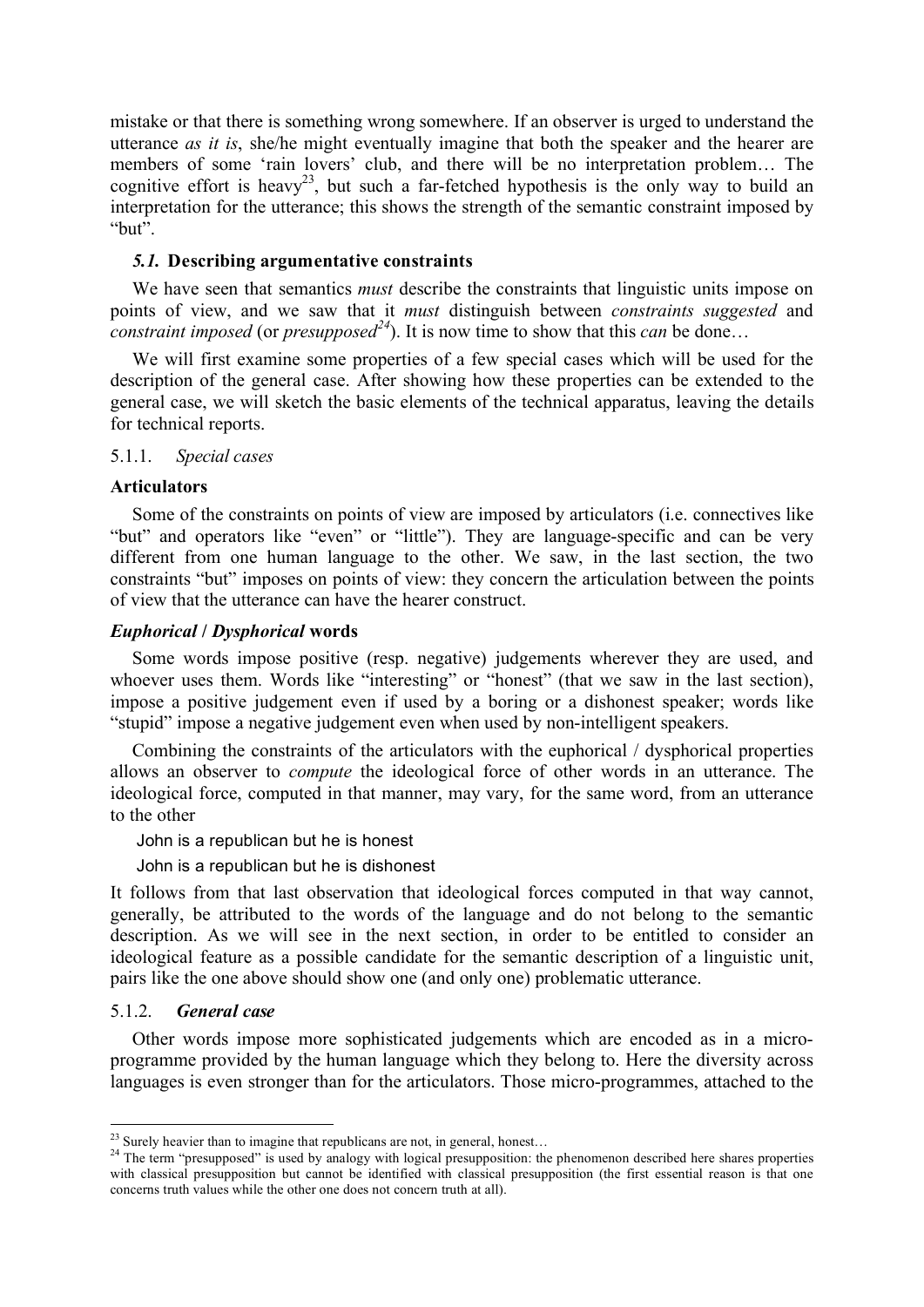words, require accepting the influence of specific points of view on some entities onto the points of view from which one will consider some other entities. For instance, the word "lavorare", in Italian requires that the *activity* referred to be considered from the point of view of *tiredness<sup>25</sup>*

As an illustration, we will examine a few examples concerning the word "rich". We will let the reader appreciate, in (5)-(8), whether the utterances marked as problematic do suppose specific hypotheses on the situation.<sup>26</sup>

John is rich: he has a lot of power

?? John is rich: he has very little power

?? John is rich but he has a lot of power

John is rich but he has very little power

These pairs of examples suggest that the set of constraints which describes the word "rich" should include *seeing possession as source of power*. A last example concerning the semantic description of "rich" is an apparent curiosity, which becomes highly predictable as soon as one seriously envisages that the constraints which the words of a human language impose are not *constraints on denotation*, but rather *constraints on points of view*.

#### ?? This baby is rich

This baby just inherited a huge fortune

Though the logical proposition one can associate with (10) *implies* the logical proposition one can associate with (9), utterances of (9) are *problematic*, while utterances of (10) are not. The explanation of this otherwise puzzling fact is the conflict between the points of view on power suggested by "baby" with the point of view on power suggested by "rich".

#### *5.2.* **More about** *topical fields*

As a result of what has been said, the main idea which guides acceptable theoretical models for the semantics of human languages is that sentences do not merely convey information, but also give conventional indications on how this information is seen by the speaker. In this section, I present the characteristic features of one of these acceptable models: the concepts related to *topical fields*.

The concept of *topical field* is used to represent these conventional indications on points of view. Thus, if we accept that information can be represented as *conceptual fields*, a *topical field* can be seen as a point of view on some information, that is, as a valuation of a conceptual field. We can thus represent topical fields as ordered pairs <CONCEPTUAL FIELD, *valuation principle*>, where the *valuation principle* can be either a judgment (in that case, we have an *elementary* topical field), or another topical field (in that case, we have a *compounded*  topical field) $^{27}$ . A more formal definition is the following:

*i. Elementary topical field:*

An ordered pair <CF,*val*> is an *elementary topical* field if and only if:

CF is a conceptual field, and

 $25$  See Bruxelles and al. (1995) for more details on the description of that word.

<sup>&</sup>lt;sup>26</sup> It is reminded that, in semantic examples, nothing syntactically correct can be considered 'impossible' or 'non interpretable': an utterance is *problematic* if specific hypotheses concerning the situation it refers to or the situation in which it must be interpreted are *necessary* in order for the utterance to be understandable. Such utterances are understood thanks to some knowledge of the situation, while *non problematic* utterances need only knowledge of the language to be understood. Another way to put it is that the contribution of language to the interpretation of problematic utterances is insufficient, while

the contribution of the situation the interpretation of non-problematic utterances is insignificant.<br><sup>27</sup> See Raccah (1990) for an introduction to topical fields in connection with the *Theory of Argumentation Within Lang* see Raccah (2010) for an application to the *ViewPoint Semantics*.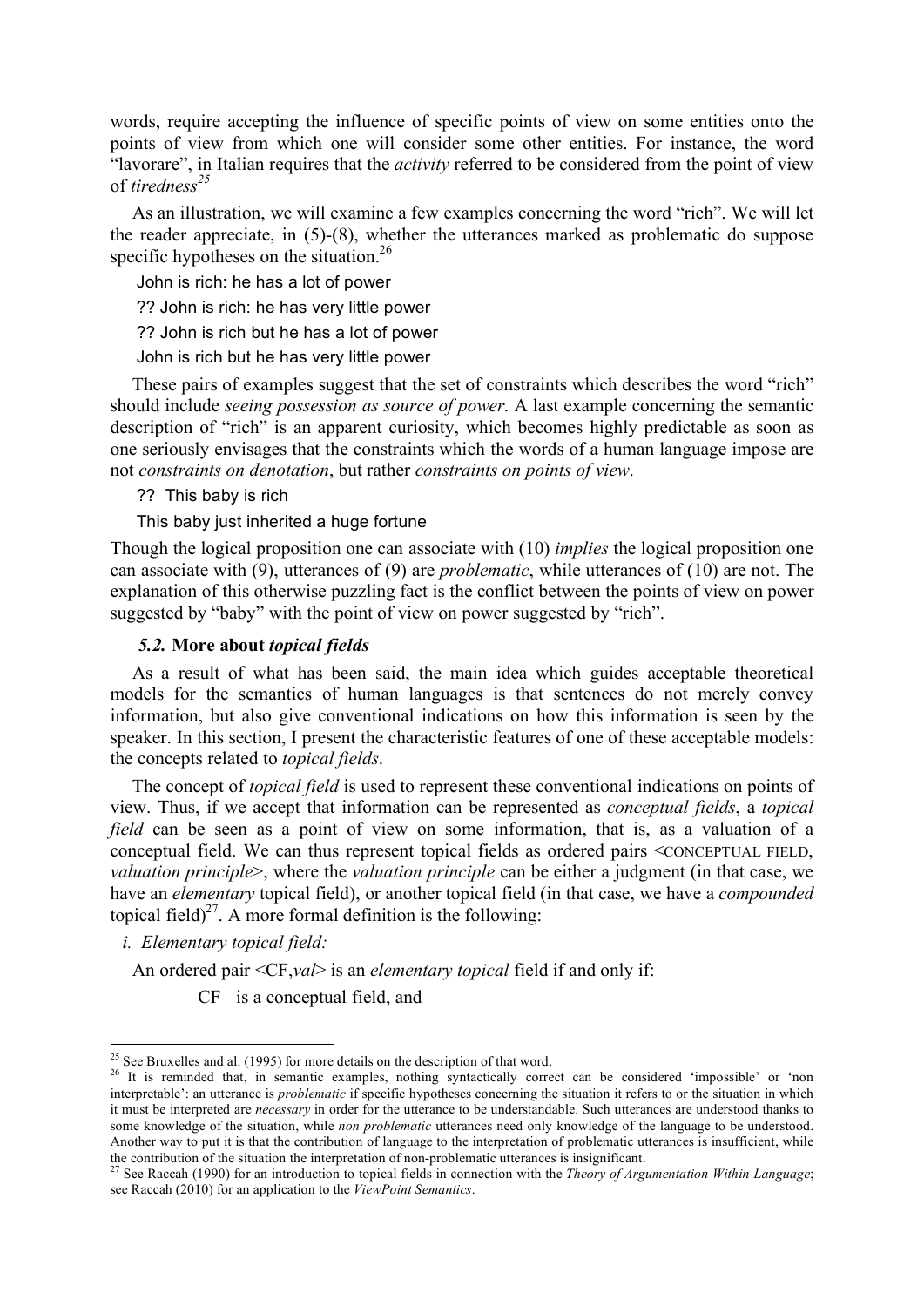*Val* is a member of the simple evaluation set {good,bad}

*ii. General recursive definition*

An ordered pair <CF,*TF*> is a *non-elementary topical field* if

CF is a conceptual field, and

*TF* is either an elementary topical field or a non-elementary topical field

# *iii. Closure*

X is a *topical field* if and only if it is

either an elementary topical field or a *non-elementary topical field*

As expected, a topical field, considered to be a way of seeing a conceptual field, may also serve as a valuation principle for other topical fields. Simple valuations (*good* / *bad*) on conceptual fields, regardless of there being a justification for them, lead to *elementary topical fields*.

# *5.3.* **Topoi**

A *topos* is a category of warrants of argumentation. Keeping in mind that an argumentation presents itself as inducing a point of view, we can see a topos as relating two *topical fields* in such a way that the points of view represented by the first topical field (*antecedent*) influence the points of view represented by the second one (*consequent*). The general form of a topos is thus

//the more (the less) P, the more (the less)  $Q$ //

where P and Q are topical fields.

Depending on the degree of integration of the topoi in the culture of a linguistic community, three kinds of topoi must be distinguished:

- Dynamic topoi: they are evoked by utterances or discourses, in their situations of interpretation.
- Cultural topoi: they may be evoked by –not very original– utterances or discourses, *and* are shared by a linguistic community.
- Lexical topoi: they may be evoked by –*doxical* utterances or discourses *and* are shared by a linguistic community, *and* are 'crystallised' in the words of the natural language spoken within that community.

Present research in lexical semantics, within the framework explicated above, aims at *building* and *applying* contrastive linguistic tests which can rigorously exhibit the status of the topoi evoked by utterances<sup>28</sup>. This technical phase is useful and necessary in order to accurately and systematically provide lexical descriptions which include all and only the topoi which are crystallized in the words of the different languages taken into consideration. A 'byproduct' of this research direction is the specification of the cultural differences encoded in the different human languages analysed (this will allow, for instance, to better understand how –and what of– culture, beliefs, ideology are crystallized –or 'encapsulated'– in the words of a language. In particular, research on the relationship between lexical description and the semantics of proverbs<sup>29</sup> and/or idiomatic expressions<sup>30</sup> is in progress. Another 'by-product' (in a long-term prevision…) is the realisation of multi-lingual dictionaries of the ideologies crystallised in the different linguistic communities, based on the systematic topical description of the lexical entries of different natural languages.

 $^{28}$  See, for instance, Chmelik (2005) for a description of one test and for its application.

<sup>&</sup>lt;sup>29</sup> See, BenMahfoudh-Hubert (2005).<br><sup>30</sup> See Creus (2004).